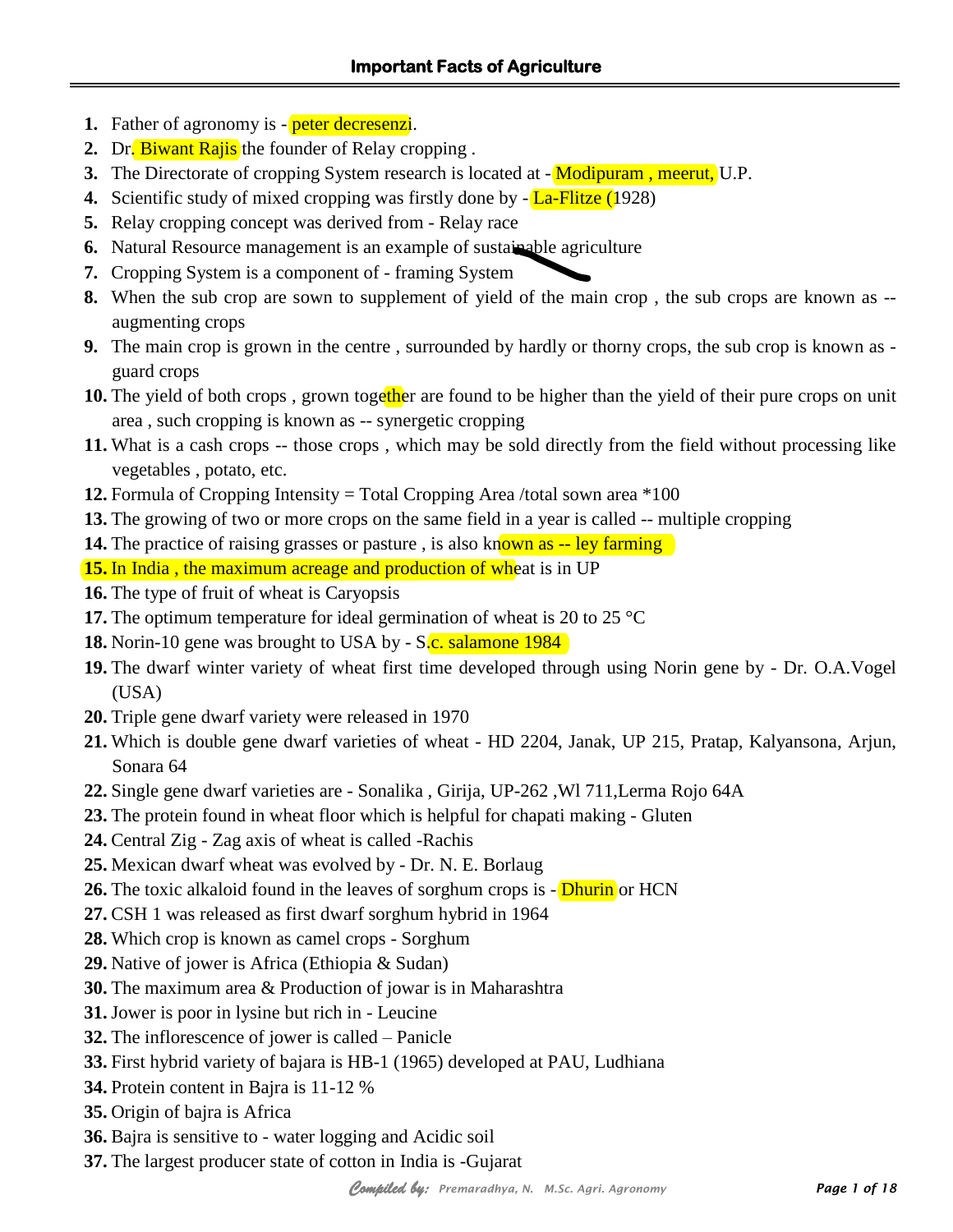- **38.** Bad opening of balls is known as Tirak
- **39.** In cotton , the maturity of fibre is judged by Arealometer
- **40.** H-777 is the cultivar of cotton
- **41.** Hybrid -4 is the first commercial cotton of the world developed by Dr.C.T. Patel in 1970
- **42.** The leaves of cotton becomes radish in colour due to decrease nutrient uptake and moisture .
- **43.** Origin of cotton is from India
- **44.** Cotton belongs to- malvaceae
- **45.** Intra Specific hybrid of cotton is -Hybrid -6, savita, surya.
- **46.** Interspecific hybrid of cotton is Varalaxmi , DCH-32 , HB -224 etc.
- **47.** One seed of cotton has 60000-80000 fibres
- **48.** Ginning  $\% = \text{wt}$ . of lint / wt. of seed cotton taken for ginning  $*$  100
- **49.** The removal of lower leaves which come in contact with soil and lose their commercial value is known as priming process.
- **50.** Priming method is used in Cigarette and wrapper tobacco
- **51.** The main aim of topping and Desuckering is to divert the energy and nutrient of plant from flower to leaves.
- **52.** The removal of the lateral branches or suckers or auxiliary buds is called desuckring .
- **53.** Central tobacco research institute is situated at Raja h Mundri, AP (1947)
- **54.** The richest source of protein among the food grain is Pulses
- **55.** Head quarter of directorate of pulses research is located in Kanpur UP
- **56.** Which pulse crop doesn't fix N2 from atmosphere -Rajma
- **57.** The word pulse is derived from French world pottage or poride means soup (dal)
- **58.** The term legume is taken from latin word means to collect
- **59.** India is the largest producer of gram
- **60.** The sour taste of gram leaf is due to presence of Maleic acid(60%) and oxalic acid
- **61.** Shelling % of Pea is 49
- **62.** Harvest index of arhar is 19 %
- **63.** Origin of aarhar is from Africa
- **64.** Queen of cereals is called Maize
- **65.** The composite cultivars of maize are Kisan , jawahar ,Amber ,Vijay , Sona , Vikaram, etc.
- **66.** Maize is a C<sub>4</sub> Plant
- **67.** In India the rank first state in area and production of maize is UP
- **68.** The maize Protein is called- Zein
- **69.** Male inflorescence of maize is called –Tassel
- **70.** The critical stage for water application in maize is Tasseling and silking stage
- **71.** Which Indian scientist shared world food prize for miracle maize Dr.Sruinder K.Vasal(2000)
- **72.** Origin of maize from Mexico
- **73.** All India Coordinated Maize Improvement Project was started in -1957 at New Delhi
- **74.** Double cross technique for hybrid seed production was developed by D.F. Jones (1920)
- **75.** The idea of hybrid maize was first conceived by : E.M. east and G.H. Shull (1910)
- **76.** The criteria for harvesting of sugarcane withering of lower leaves ,brix 20 % , sucrose 15 %
- **77.** Algin planting method of sugarcane is evolved by Allahabad agriculture institute , Allahabad , UP
- **78.** Adsali sugarcane is common in Maharashtra
- **79.** sugarcane is planted in furrows because it reduce lodging
- **80.** Inflorescence of sugarcane is generally called Arrow or open panicle.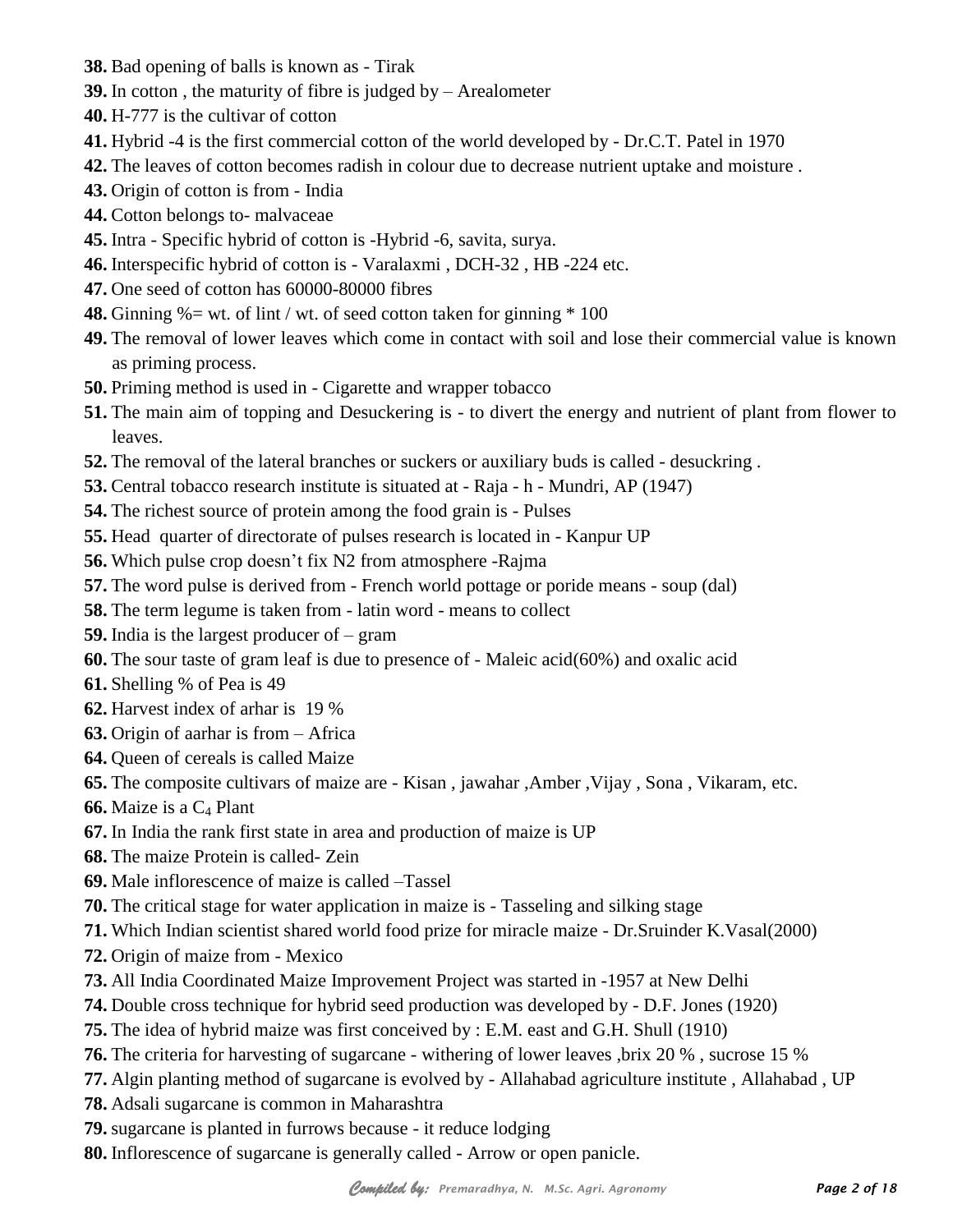**81.** Sucrose content in cane is - 13-14 % **82.** Sugar from juice is - 6-10% **83.** Hand refrectometer reading for sugarcane maturity is 20 **84.** Sugarcane breeding Institute is situated at - Coimbatore **85.** Adhsali Sugar cane crop mature in 18 months **86.** father of hybrid rice is - Yuan Long Pin **87.** India's first dwarf variety released during 1968 was jaya . **88.** World's first high yielding semi dwarf basmati rice variety is - pusa basmati - 1 **89.** World's first super rice variety for saline / alkaline soil – Lunishree **90.** Harvesting of paddy is done at moisture content - 21-23 % **91.** First mutant variety of rice is jagannath( gamma ray irradiation of T-141) **92.** Which gas is released from field of paddy - Methane (CH4) **93.** SRI techniquecue was originated in Madagascar in 1987 by prof. Henry De Laulanie **94.** First super fine aromatic basmati hybrid is - Pusa RH-10 **95.** Oilseed production programme was started during - 1990-91 **96.** Technology mission on oilseed was est. 1986 **97.** National Research Centre for groundnut was est.at Junagarh (Gujarat) **98.** Indian central Oilseed Committee was est. 1947 **99.** All India Coordinated Project on Oilseeds was est. during 1967 **100.**Main adulteration in mustered - argemone mexicana oil **101.**Mustard fruit is known as - siliqua **102.**Pungency of mustard is done to - isothiocynate **103.**National seed corporation was established in March – 1963 **104.**Seed Act was passed in 1966 (29 dec) **105.**Tetrazolium Test is done for - viability and vigour **106.**The Indian seed Act came into force on 2 oct 1969 **107.**NSC started functioning in July 1963 **108.**The head quarter of NSC is - Pusa compus , ND **109.**National Seed project was launched in – 1976 **110.**The world meteorology is derived from- Greek language **111.**International meteorological organization was est. in – 1873 **112.**Division of Agri. Meteorology at pune , Maharashtra was est. in 1932 **113.**Solar radiation is measured by – pyranometer(total incoming radiations) **114.**Agro Ecological Zones in India is 8( by NARP ICAR), 21(by NBSSLUP)—but now only 20 **115.**Agro -climatic zones (15 nos.) are formed in India during 7th five year plan (1988) **116.**The green Ouse gases are - CO2 , CFC , CH4, etc. **117.**Indian meteorological Dept. was est. in the year of -1875 **118.**Wind velocity is measured by -Anemometer . **119.**Father of agro- climatology is - Koppen **120.**Koppen classified the climate based on - temperature & Precipitation **121.**The study of weather is called – meteorology **122.**The term weed was firstly used by - jethrotull **123.**National Research centre for weed science is situated at-Jabalpur (MP) **124.**Commercial mycoherbices first appeared in market USA in early 1980s **125.**National horticulture board was est.at Gurgaon (Haryana )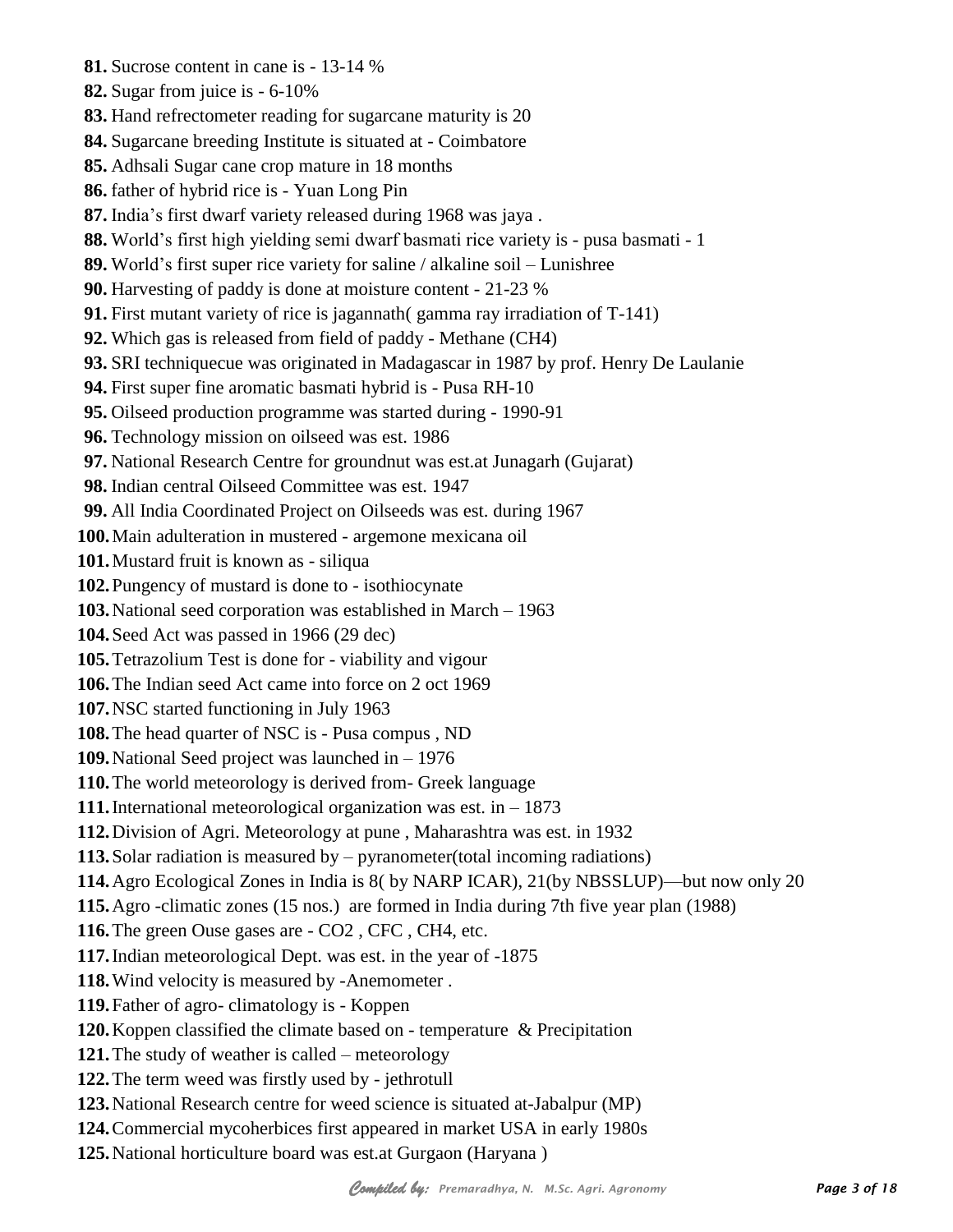- **126.**First all India coordinated floriculture Improvement project was started in 1971
- **127.**Central temperate Horticulture Research institute is situated at Srinagar (J&K)
- **128.**International institute of horticulture is situated in Brazil
- **129.**Who is the father of pomology Decandolle
- **130.**National horticulture board was est. in the year 1984
- **131.**Who was the first deputy director general of horticulture , ICAR dr. K.L. Chadha
- **132.**Which vegetable rank first among vegetable crops in production in the world potato
- **133.**In India , potato was introduced by Portuguese in 1965
- **134.**Research on potato was stared at IARI New Delhi in 1935
- **135.**The International potato centre was est.in 1971 at lima (Peru)
- **136.**Central potato Research Institute was est. in 1949
- **137.**Seed plant technique was developed by Dr. Pushkarnath
- **138.**The Head quarter of CPRI was Shifted from Patna to Shimla in 1956
- **139.**True potato seed concept was first realize to raise commercial crop in India by Dr. S.Ramanujam (Fist director of CPRI)
- **140.**Cauliflower was introduced in India by Dr. Jemson from Kew Garden, London in the year 1822
- **141.**Male sterility in cauliflower was introduced by Peerson (1981)
- **142.**The toxic substance of cucurbits is cucurbitacin
- **143.**Which hormones are used in cucurbits to modify sex and to induce femaleness GA & NAA
- **144.**Seedless variety of mango is Sindhu (devloped at FRS vengurula )
- **145.**Most exported variety of mango is Alphonso
- **146.** Black tip in mango is a physiological disorder due to brick clin fumes mostly CO, SO<sub>2</sub> or deficiency of boron
- **147.**Which type of incompatibility is found in mango gemtophytic
- **148.**Mango variety , most suitable for high density planting is Amarpali
- **149.**Mango inflorescence contains , which type of flowers male and hermaphrodite
- **150.**The off season mango variety is Niranjan
- **151.**The only mutant cultivarr of mango is Rosica
- **152.**Magnifera contains about 41 species
- **153.**The regular bearing varieties of mango are neeum , Banglora , pairi, etc .
- **154.**Mosambi a sweet orange cultivar was introduced from Mozambi ue
- **155.**The edible portion of citrus fruits is -juicy placental hairs
- **156.**The first record of the name grape fruit in jamaica was in 1814
- **157.**The Banana breeding was first stared at Imperial college of tropical agriculture in Trinidad (1922)
- **158.**Banana Breeding was stared in India in 1949 at central Banana Research station , aduthurai (TN)
- **159.**Banana can be stored at 13 C and 85 % RH
- **160.**Banana initiate flowering 9-12 months after Planting
- **161.**The notice is papaya is tropical America
- **162.**The yellow pigment in papaya is caricaxanthin
- **163.**Papaya is the richest source of vitamin A next to mango it contains 2020 IU/ 100 g fruit
- **164.**King of temperate fruit is Apple
- **165.**Family of apple is Rosaceae
- **166.**Mother of all delicious group of cultivars is red delicious
- **167.**The king of arid fruit is ber
- **168.**The commercial propagation method off grape is hard wood cutting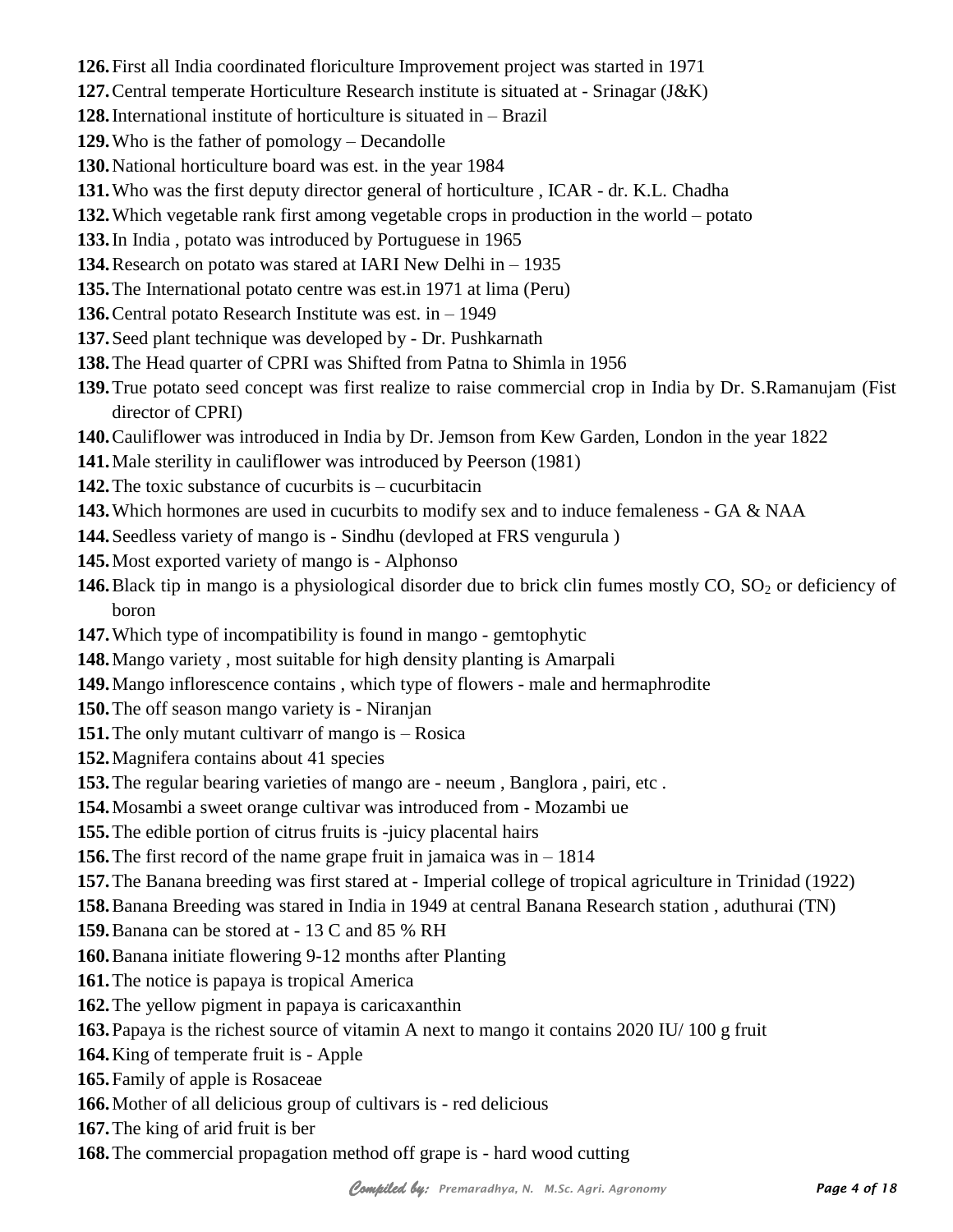- **169.**In India the black soil is mostly fond in Maharashtra
- **170.**Red soil is mostly found in Tamilnadu
- **171.**The soil which is most suitable for most crops is sandy loam
- **172.**Red colour in the red soils is due to presence of various oxides of irons
- **173.**The vertical section of the soil showing the various layers from the surface to the unaffected parent material is known as - soil profile .
- **174.**The arrangement of soil particles and their aggregate into certain defined is called soil structure
- **175.**Particle density of soil is also known as true density
- **176.**Generally the particles density of normal soil is 2.65 gram/cm3
- **177.**The bulk density of normal soil is 1.33 g/cm 3
- **178.** The formula of porosity of soil is porosity =100-(bulk density / Particle density )
- **179.**The certain exchange capacity (CEC) of montmorillonite is 60-100 me / 100 gm
- **180.**The first soil classification system was developed by russion scientist Dokuchaev (1880)
- **181.**The U.S classification system the soil orders are 10
- **182.** Formula of bulk density is = wt. of soil / volume of solids and pores
- **183.**Law of minimum was given by Vn Liebig (1840)
- **184.**Top most mineral horizon is A horizon
- **185.** exchangeable sodium %age is also known as soluble %age
- **186.**The term pH was introduced by Sorensen (1909)
- **187.**Energy exchange elements are H & O
- **188.**K & Na is determined by Flame Photometer
- **189.**Micro nutrient is also known as trace element , Oligo -element or spurned elements
- **190.**Crop logging techniqueue was given by H. F. Clements
- **191.**Metal nutrients are K, fe, Ca, Mg, Mn, Zn, Cu.
- **192.**Highly mobile nutrients are N,P,K.
- **193.**Criteria of essentiality was proposed by Arnon & Stout (1939)
- **194.**The term fictional nutrient was proposed by Nicholas (1961)
- **195.**Moderate mobile nutrient is Zn
- **196.**FYM contains 0.5% N , 0.2 % P2O5 & 0.5 % K2O
- **197.**The P is available at 6-7 pH
- **198.**Bio fertilizers are Rhizobium , Azotobacter, Azospirillum , PSB, VAM,BGA, etc.
- **199.**Approx. 20 gram of rhizobium culture is required to treat one kg seed
- **200.**One packet of rhizobium culture contains 20 gram of rhizobium culture
- **201.**Azotobacter is used for Rice , cotton , s.cane
- **202.**Azospirillum bio fertilizer used for Sorghum
- **203.**The cytoplasm and nucleus combinedly called protoplasm
- **204.**Cell theory was proposed by M.J. Schleden and Theodo Schwann
- **205.**The term Lysosomes was first used by Dave in 1955
- **206.**The main function of Golgi bodies are packaging of food materials such as protein , lipids etc.
- **207.**The function of ribosomes are protein synthesis
- **208.**The term mitochondria was given by C Benda (1897)
- **209.**The simple microscope was invented by Galileo (1610)
- **210.**The shortest phase of all mitosis phase is Anaphase
- **211.**Meiotic division is also known as reducetional division
- **212.**The term mitosis was coined by Fleming (1882)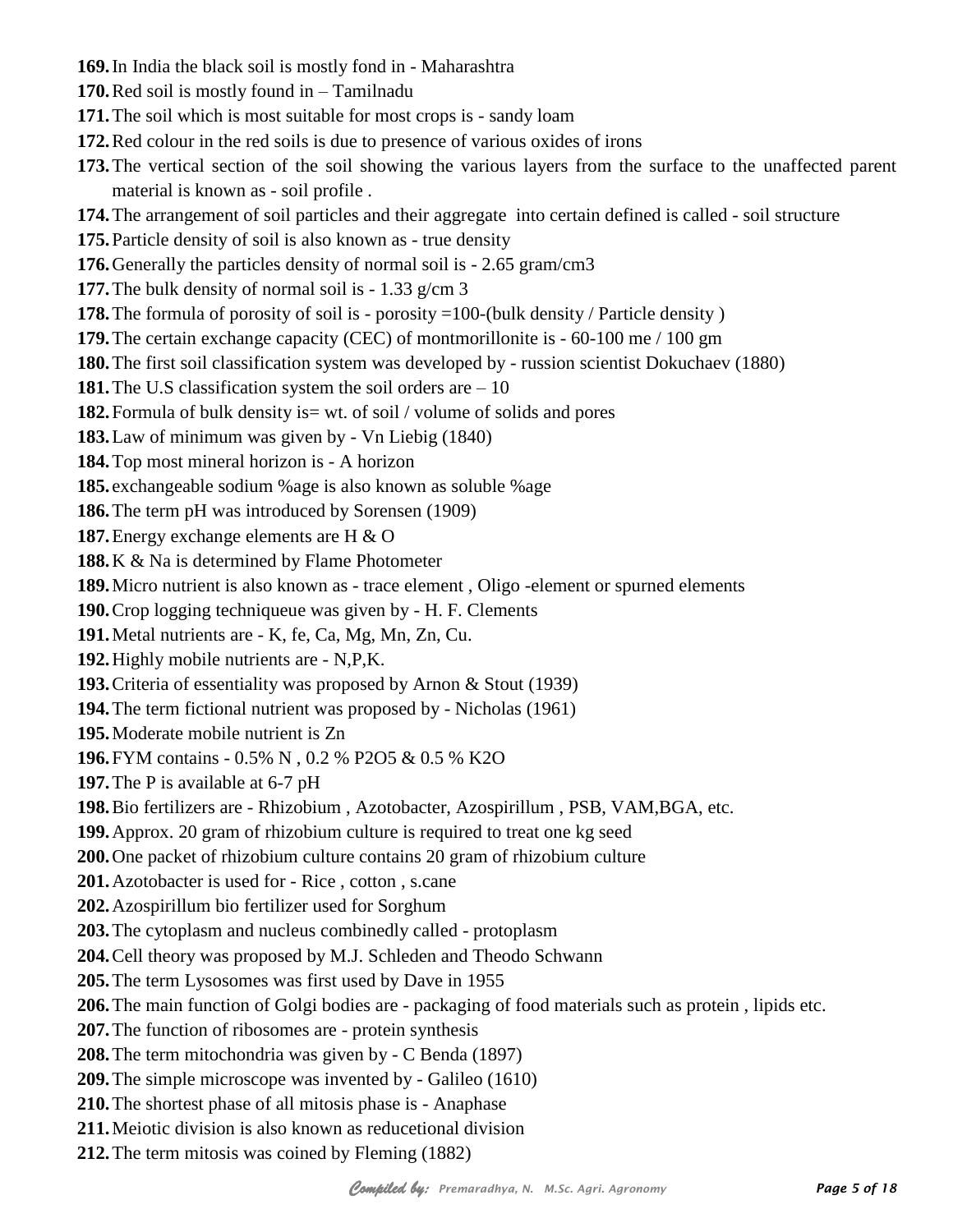- **213.**Mitosis occurs in Somatic cells
- **214.**Segregation occurs during meiosis
- **215.**The longest mitotic phase is -Prophase
- **216.**Absorption Spectrum of photosynthesis is blue and red
- **217.**Action Spectrum of photosynthesis is red and blue
- **218.**Dark reaction was discovered by Blackman
- **219.**Dark reaction is also known as Blackman reaction or C3 cycle
- **220.**The main site for dark reaction of photosynthesis is stroma
- **221.**The evaporation of water from plants is called transpiration
- **222.**Evaporation from soil and transpiration combined are called ET
- **223.**C4 Plants proposed by Hatch and slack (1970)
- **224.**The darkk reaction process of photosynthesis has been named variously Calvin cycle or Blackman reaction
- **225.**Light reaction is also known as Hill reaction
- **226.**In photosynthesis , the solar energy converts into Chemical energy
- **227.**The OSMOSIS term was given by Abble Nollet (1748)
- **228.**The term "diffusion pressure deficit " was introduced by Meyer in 1938
- **229.**The term Imbibition was coined by Sachs
- **230.**Imbibition Pressure is also known as Matric Potential
- **231.**Root pressure word was coined by- Stephan Hales
- **232.**Father of Physiology Stephan Hales
- **233.**Soil les cultivation of plants is known as Hydroponics
- **234.**Rate of transpiration is determined by Potometer
- **235.**The loss of sap (water) from the injured parts of plants is called Bleeding
- **236.**Approximately 90% of the world photosynthesis is carried out by Marine and frsh water algae
- **237.**Net production of ATP in Glycolysis is 2
- **238.**Growth rate is measured by Auxanometer & Cresco graph
- **239.**Photoperiodism term was coined by -TD Lysenko (1920)
- **240.**Apical Bud dominance is caused by which hormone Auxin
- **241.** Which hormones is used as a herbicide=auxin
- **242.**Which hormone is related to drought tolerance- absicic acid (ABA)
- **243.**Dormancy break by which hormone Cytokinis
- **244.**Stress hardening in plants can be active by which hormone ABA
- **245.**Fruit ripening hormone is ethylene
- **246.**The term auxin was used by Frits went (Holland) 1905
- **247.**Want's auxin is now known as Indole -3-acetic acid (IAA)
- **248.**Which hormones are the Auxin IAA, IBA, NAA , 2-4-D,2,4,5-T' MCPA ,IPA TIBA etc
- **249.**Shedding of plant parts is due to- ABA hormones
- **250.**Cycocel (CCC) is a growth retardant
- **251.**The most widely used auxin herbiceds are 2-4-D,2,4,5-T' MCPA
- **252.**Gibberellins were first discovered in japan
- **253.**The hormones also known as Photo hormones , growth hormones , growth substances
- **254.**Main auxin is also known as -IAA
- **255.**Root promoting hormones is IBA
- **256.**The precursor of IAA is Tryptophasne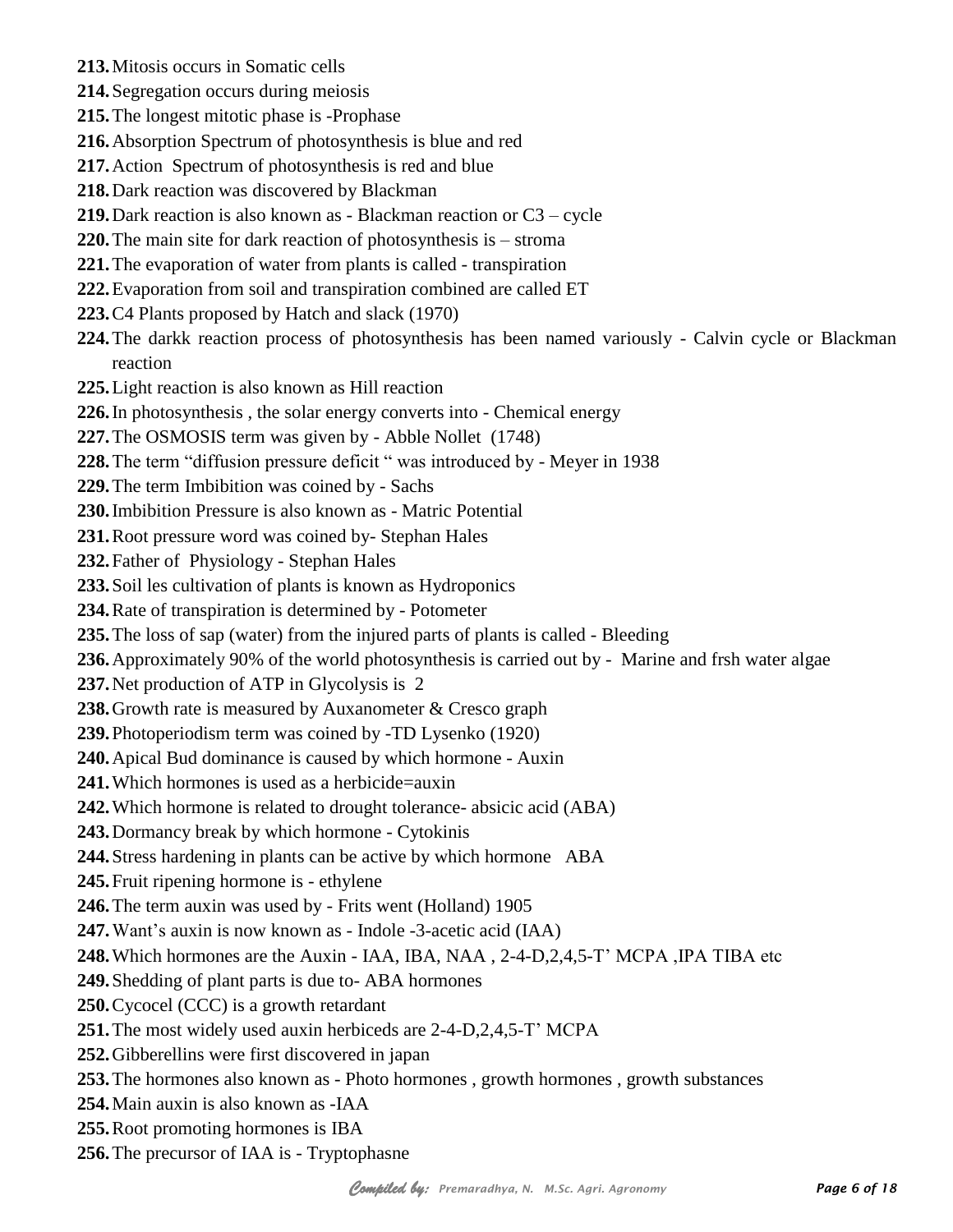- **257.**Synthesis of IAA in plants requires Zinc
- **258.** The term phytohormone for hormones of plants is suggested by Thimann (1948)
- **259.**The term genetic resources was coined by Frankel
- **260.**Mendel began his famous experiments on Pea in 1857
- **261.**Mendel Paper entitled "Experiments in Plant Hybridization " was presented in German Language in two papers in 1865 (feb 8 and march 8)
- **262.**Mendel Paper published in the annual proceeding of society in 1866
- **263.**The term "Genetics" was coined by Bateson (1905)
- **264.**The term gene , genotype and phenotype were used by Johannsen in 1903
- **265.**Germplasm theory was proposed by Weismann
- **266.**Crossing over term was used first time by- Morgan and cttell in 1911
- **267.**Operon model of gene regulation was discovered by Jacob and Monad 1961
- **268.**The term chromosome was coined by -Waldeyer in 1888
- **269.**One gene one enzmes hypothesis was proposed by- Beadle and Tatum In 1941
- **270.**First time gene was divided into cistron, muton and recon by Benzer (1955)
- **271.**Sex chromosomes are also known as allosomes
- **272.**Crossing over occurs in Pachytene stage
- **273.**The tendency of two or more genes to remain together in the same chromsome during inheritance is referred to as - Linkage
- **274.**Chiasma type theory of crossing over was proposed by -Janssens
- **275.**Genic balance system of sex determination was proposed by- bridge in 1922
- **276.**Monogenic sex determination is found in Asparagus , Papaya , maize , spinach etc.
- **277.**The homozygous progeny of a self pollinated homozygous plant is known as Pure lines
- **278.**The concept of purelines theory was developed by -Johannsen (1903), Danish biologist
- **279.**Breeding method for self -pollinated crops are Pure line selection , Mass Selection , Progeny selection,
	- Bulk Method, Pedigree method , single seed descent method , Back cross Method
- **280.**A multiline variety is a mixture of -Several pure lines
- **281.**Bulk method was first used by- Nelson Ehle in 1908
- **282.**The modification of bulk method is Single seed descent
- **283.**In pure line Theory ,Johannsen was working on- Princess variety of Rajma
- **284.**Mass Pedigree Method was proposed by- Harrington in 1937
- **285.**The oldest method of selection is mass Selection
- **286.**Progeny test was developed by -Louis de Vilmorin
- **287.**Progeny Test is also known as Vilmorin isolation principle
- **288.**Single seed Descent method applied for the first time in oat in 1965 by Graphius
- **289.**The term recurrent selection was coined by -Hull in1945
- **290.**The use of synthetic varieties for commercial cultivation was first suggested in maize by-Hayes and Garber , 1919
- **291.**Synthetic varieties are maintained by-open Pollination
- **292.**A synthetic variety can be developed from-Inbreeds, clones and open pollinated varieties .
- **293.**The general or basic concept in the development of synthetic varieties is Exploitation of hybrid vigour
- **294.**The concept of disruptive mating and selection was developed by Mather (1953) and Thody (1958)
- **295.**The Concept of dialled selective mating system was originally develped by jonsen in 1970
- **296.**The hetrosis is also known as Hybrid vigour
- **297.**The term heterosis was first used by Shull in 1914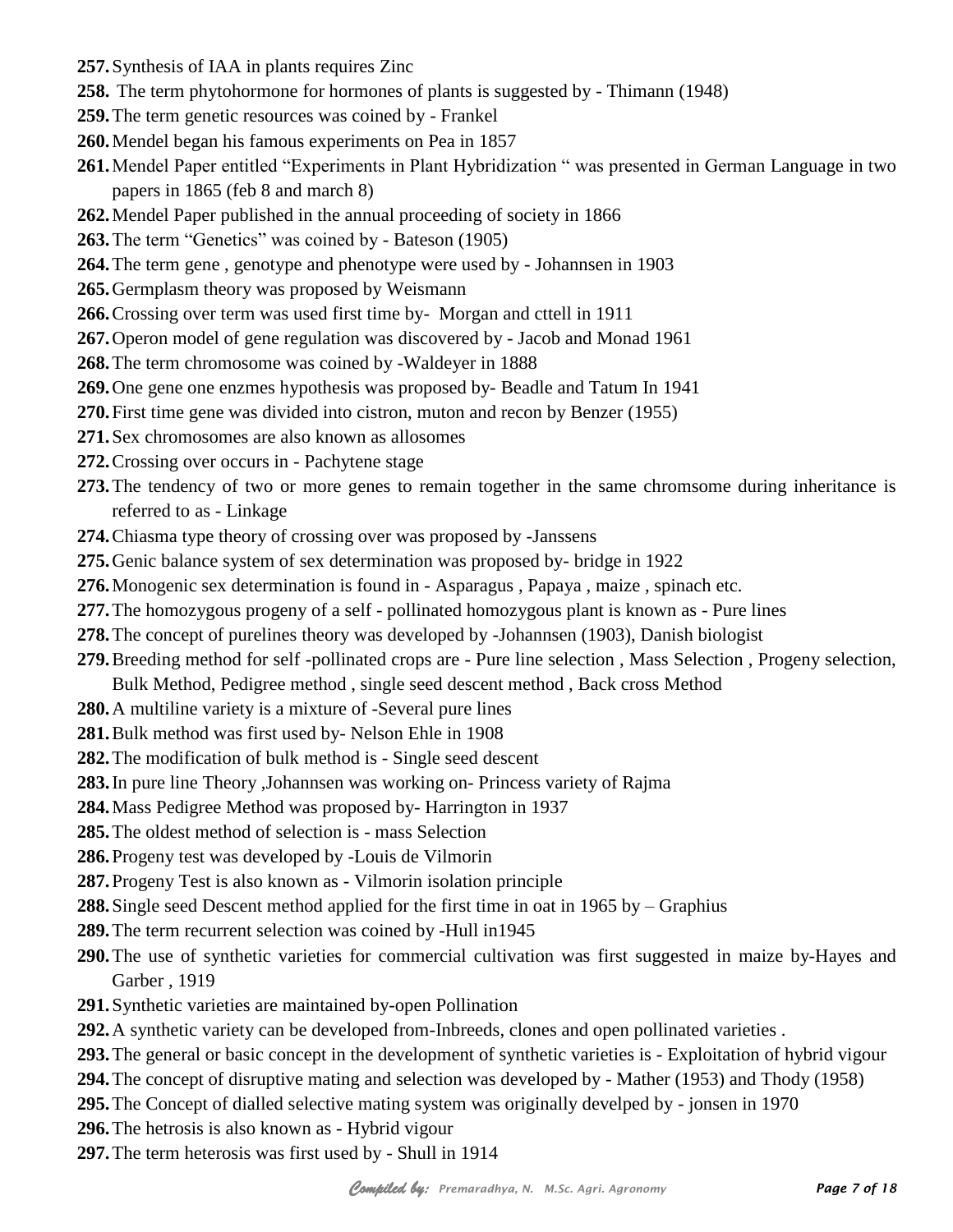- **298.**Dominance theory was proposed by Devenport in 1908
- **299.**The cross between inbred line and open pollinated variety was done in top cross method
- **300.**The resistance of host to the particular race of a pathogen is known as vertical resistance
- **301.**vertical resistance is governed by- One or few genes
- **302.**The resistance of host to the all race of a pathogen is known as Horizontal resistance
- **303.**The concept of gene for gene hypothesis was first developed by- flor in 1946
- **304.**The disease resistance is governed by- several genes
- **305.**Who developed the concept of vertical and horizontal resistance j. E . Vender Plank (1963)
- **306.**Father of genetic engineering is Pual Berg
- **307.**Polymerase chain reaction (PCR) was developed by Dr. Karl Mullis (1980)
- **308.**Golden rice was developed by Ingo protrykus and peter bayer
- **309.**The plant part , which is used for regeneration is called Explant
- **310.**A mass of regenerated cells i culture medium is called Callus
- **311.**the suspension of free cells of callus in a liquid medium is known as Suspension culture
- **312.**the regeneration capacity or ability of a plant cell to develop into whole plant is known as Totipotency
- **313.** What is the embryogenesis It is the process of formation of somatic embryos from callus
- **314.**the process of dirrerentiation of shoot & root from the somatic embyos is called organogenesis
- **315.**Regeneration of whole plant from anther is called anther culture
- **316.**Haploid are developed by Anther culture
- **317.**The Blue biotechnology is a term that has been used to describe The marine and a uatic application of to describe
- **318.**The biotechnology applied to agriculture process is known as -Industrial Biotechnology
- **319.**the first genetically modified food product was a -Tomato , which was transformed to delay its ripening
- **320.**M-RNA is primarily used for Transcription of DNA
- **321.**RFLP stands for Restricting fragment length polymorphism
- **322.**Plant tissue culture was begun by G. Haberlandt (geman botanist ) in 1808
- **323.**research in the area of tissue culture was first stared in india at Department of Botany , DU in 1960s
- **324.**National bureau of plant genetics resources is situated at -New Delhi
- **325.**The project on Indian mustard oil with higher b-carotene is initiated by TERI
- **326.**A genotype developed by the process of genetic engineering is called Transgenic
- **327.**what is gene cloning A technique of genetic engineering , which is used to make several identical copies of a gene is called gene cloning
- **328.**which soil borne bacterium is used for developed of transgenic plants agrobacterium tumifaciens
- **329.**In potato , the protein quality has been improved by transferring serum albumin gene from human
- **330.**In tobacco , cold resistance power has been achieved by tranering gene from -Arabidopsis thaliana
- **331.**Little leaf of citrus is caused by MLO,s
- **332.**Pahala blighted s.cane is caused due to deficiency of Mn
- **333.**Reclamation disease is caused due to the deficiency of Cu
- **334.**Late blight of potato is caused by Phytophthora infestence (fungi)
- **335.**Bunchy top of banana is caused by virus
- **336.**Grassy shoot disease of s.cane is caused by mycoplasma
- **337.**kresek in rice is caused by Xanthomonas oryzae
- **338.**heart rot of sugar beat is casued by Deficiency of boron
- **339.**Most dangerous disease of potato Late blight of potato
- **340.**Philology disease in plants is caused by Mycoplasma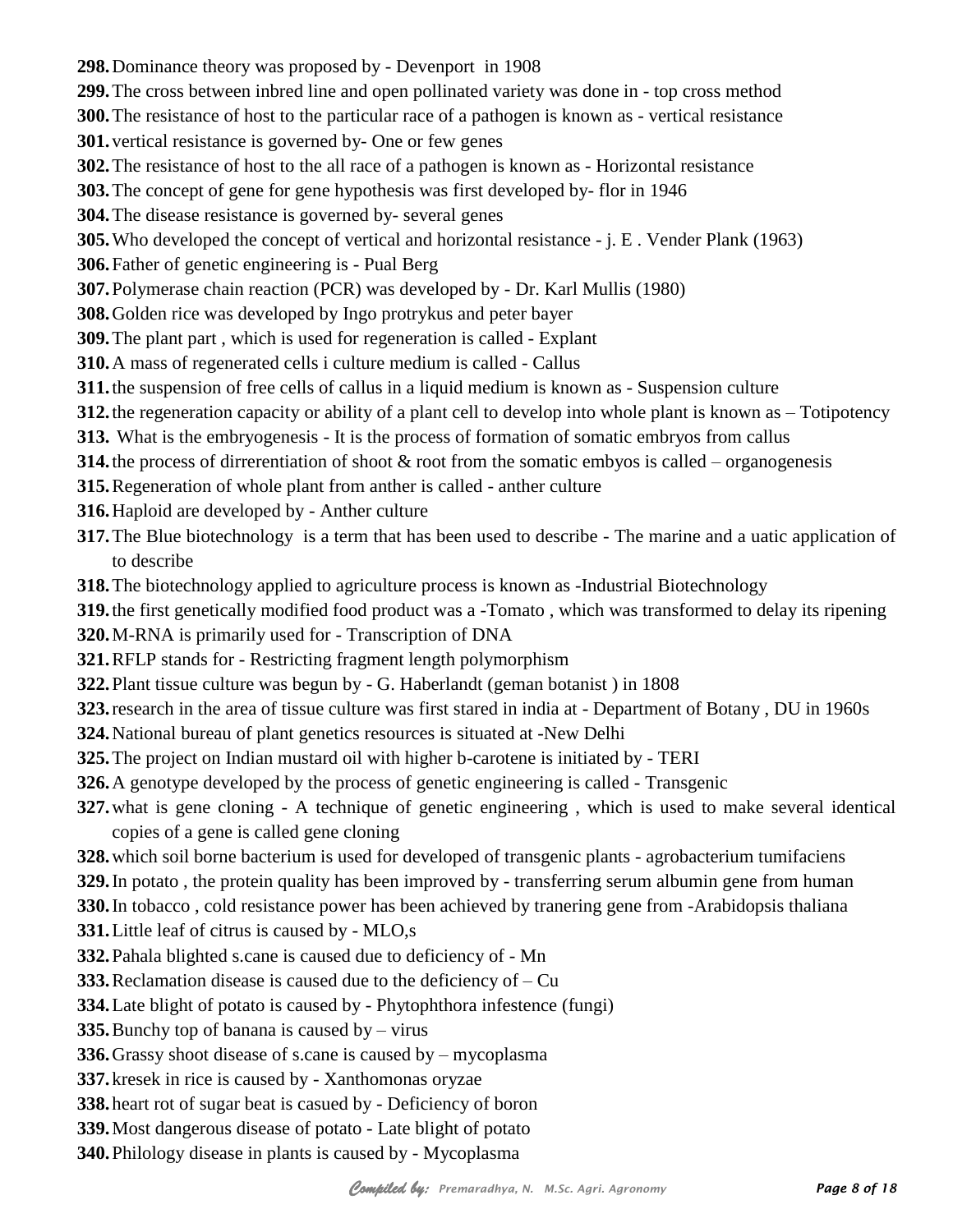**341.**Club root of cauliflower is caused by- Plasmodiosphora brassicae **342.**Sheath blight of rice is caused by- Rhizoctonia solani **343.**vector of leaf -curl disease in cotton is - White flies **344.**Orobanche is a parasite associated with – tobacco **345.**Akiochi disease is due to - sulphur toxicity **346.**White rust of crucifers is caused by - Albugo, candida , fungi **347.**Ufra disease in rice is caused by- Nematode **348.**Whiptail of cauliflower is due to the deficiency of - Mo. **349.**Vector of rice tungro virus is - Green leaf hopper **350.**Kresek symptom is found in - Bacterial blight **351.**loose smut disease of wheat is a - Internally seed Borne **352.**Mantek Disease of rice is caused by - Rice root nematode **353.**Yellow leaves of tea occur due to the deficiency of – Sulphur **354.**Die back of shoots occur due to deficiency of - Copper **355.**die back is the major disease of rose in India **356.**Crop showing maximum resistance to nematode is - marigold **357.**The late blight disease destroy the potato crop of Ireland in 1845 **358.** Father of pathology is - Anton de berry **359.**Father of mycology is - P.A. Micheli **360.** Life cycle of wheat rust is given by - K.C. Mehta **361.**Top sickness of tobacco is caused by - Deficiency of boron **362.**The pathogen associated with the discovery of bordeause mixture is - Plasmosphora viticola **363.**Loose smut of wheat can be controlled by seed treatment of – Vitavax **364.**Late blight of potato was introduced in India for first-time in - nilgiri –hills **365.**Black heart of potato is caused by - Poor ventilation in storage (lock of oxygen) **366.** The tundu disease of wheat is usually associated with nematode known as – anguina tririci **367.** Udabatta disease of rice is due to -- Ephelis **oryzae 368.**Ring rust of Aonla is caused by - Ravenellia emblica var. fructoidae **369.** Flag smut of wheat is caused by - Urouystis gramines **370.**Leaf curl disease of tobacco is caused by virus and it is transmitted by - White fly **371.**Leaf blight of cotton is caused by - Alternaria macrospora **372.** father of nematology – **Bastian 373.**Father of Microbiology - Louis Pasteur **374.**Bacterium was discovered by – Antony van leewenhock **375.**fungicide used in the control of smut is – Vitavax **376.**father of modern Plant pathology is - Anton de Berry **377.**bordeaux mixture was developed by - P.M.A. Millardet **378.** Common nematicides are - **DD** Mixture, Phorate, Etylene **bromide**, etc. **379.**Central Plant protection training institute is situated at - Hyderabad ( AP) **380.**first plant protection adviser to govt. of India - H.S. Pruthvi. **381.**integrated pest control term was coined by - Bartlett ( 1956) **382.**The Term " Pest Management " was given by - Geier (1970) **383.**The blood colour of insects is - Green with yellow **384.**Honeybees belongs to the order of – Hymenoptera

**385.**Entomology word was taken from - Greek language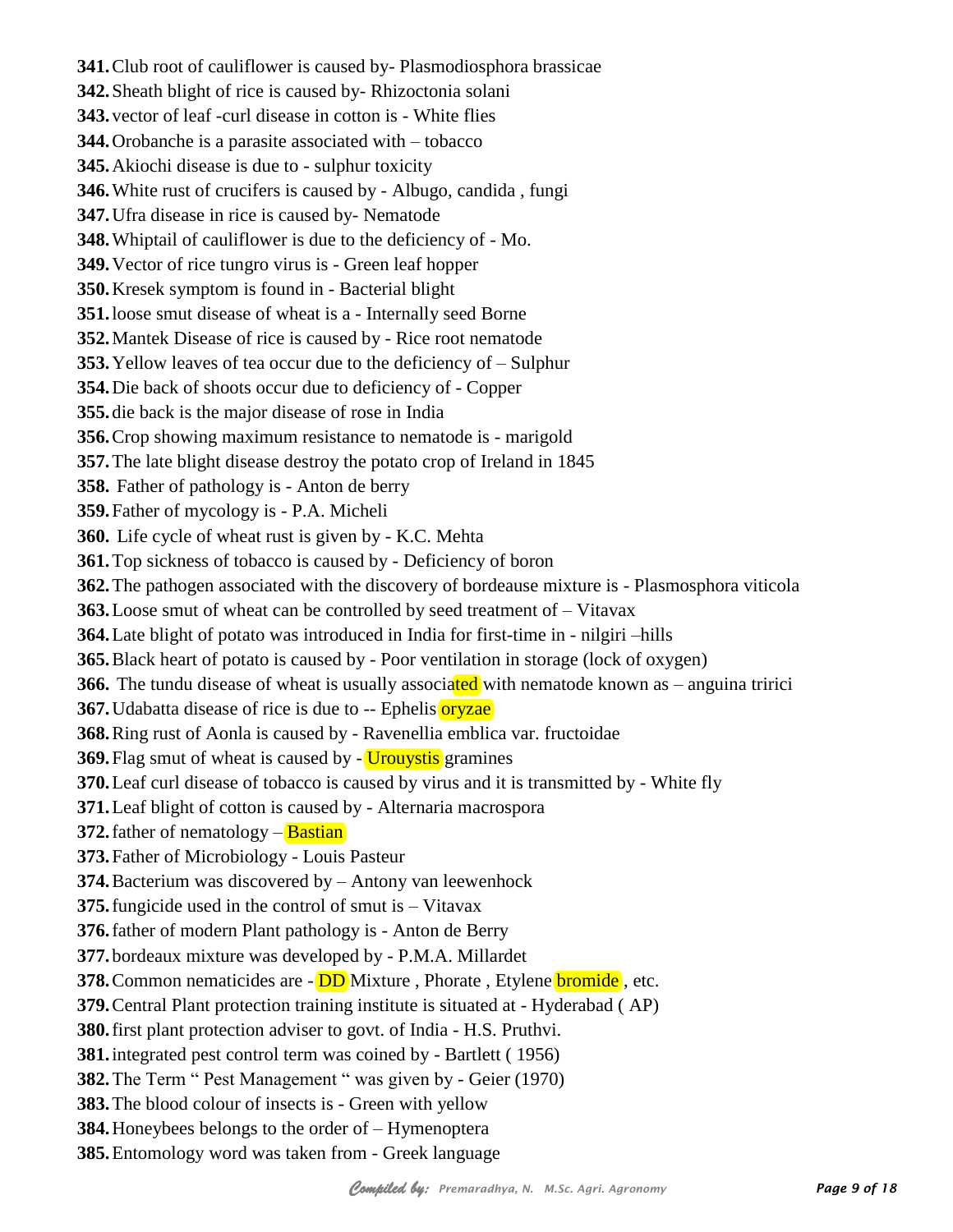**386.**Father of Insect Physiology is – Wiggelworth **387.**The first pesticide was discovered by -Millardet-(1882) **388.** DDT was discovered by - **Zedler** scientist **389.**First insecticide discovered was – DDT **390.**Plant protection and quarantine Act was pased in the year of – 1912 **391.** insecticide act was passed in 1968 **392.** destructive insect and Pest Act was passed in  $-\frac{1914}{1916}$ **393.**Maximum %age of insecticide is used in which crop - Cotton (54 %) **394.** "Warfarin " is a rodenticide **395.**Contact insecticides are - DDT, Malathian , Aldicarb , Monocrotophos , Aldrin , etc. **396.**Bio pesticides are - NPV, GV, Bacillus thuringiensis etc. **397.**Pest population should be kept below the - Economic Threshold level **398.**Very safest insecticidede for honeybee – Endosulphon **399.**Rat poison is known as - Zinc phosphide (Zn3P2) **400.**Lead arsenate was first used in 1832 by Moulton **401.** Overhead cost is known as - Fixed cost **402.**Price theory is a branch of - Mico- Economices **403.**Average cost is e ual to - Total cost / Output **404.**Land rent is an example of fixed cost **405.**prime cost is also known as - Variable cost **406.** opportunity coast is also known as - alternative cost **407.**The father of economics is - Adam Smith **408.**Diminishing return is also known as - Law of variable **409.**The most effective way to overcome the defects of agricultural marketing is - Regulating marketing **410.**the law of variable proportion is generally referred to as the - law of diminishing return production is a function of - Factors **411.**AGMARK act was enforced in a year – 1937 **412.**In mixed farming , the contribution of livestock to gross farm income is at least **413.**Input -Output relationship is also known as - production function **414.**Those product , in which two product produced together are called - joint product **415.**Dumping activity is seen under - monopoly **416.**Export - Import bank of India was set up on - 1st January , 1982 **417.**IRDP was stared in the year of - 2 Oct , 1980 **418.** When marginal **production** is zero, then total production is  $-\frac{\text{maximum}}{\text{maximum}}$ **419.**National demonstration \project was stared in the year **420.** KVK is also known as - Farm science centre **421.** KVK was stared in the year 1974 **422.**Operational Research Project was stared in the year 1974-75 **423.**lab to land programme was stared in the year - 1979 June 1 **424.**National agri. technology project was stared in the year 1998-99 **425.**KVK was recommended by- Mohan Singh Mehta Committee (1974) **426.**Community Development Project was stared on – 1952 **427.** National Extension Service (NES) was stared in the year of 1953 **428.**Firka Development Scheme was launched under the guidance of National Commission of Agriculture was set up by government of India – 1970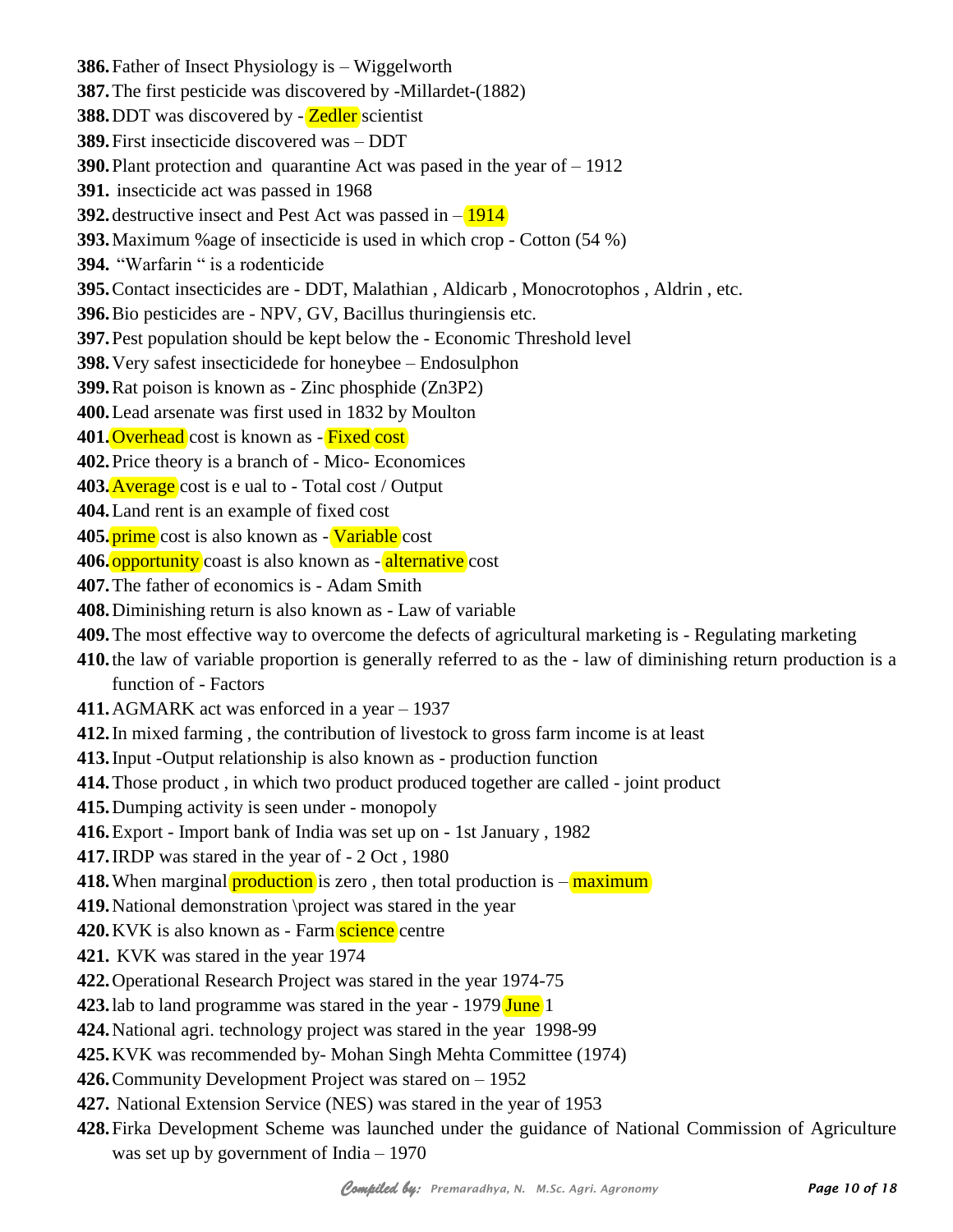**429.** HYVP was started in the year of 1966 **430.**Marthendam programme was started by - Dr. Spencer Hatch in 1921 **431.** etawah Pilot project was started by - Mr.Albert Mayer in Sep 1948 **432.**Indian village Service was started in 1945 by - Mr. Arther T. Mosher and Shri BN gupta **433.**The aim of Etowah Pilot project is - Introducing intensive work on the Rural reconstruction front **434.**Intensive Agriculture District programme was popularly known as - Package programme **435.** IRDP was lunched on - 2 oct 1980 **436.**National Agricultural Research project was launched in - Jan, 1979 **437.**T&V system was evolved in - 1973 by Israeli expert Daniel Benor At Turkey **438.**Training of Rural Youth for Self Employment ( TRYSEM) in 1979 **439.**Total number of KVK operating in the country till Dec 2011 – 600 **440.**Antuadya Yojana was started in 2 oct 1977 **441.**Sampoorna Grammeen Rojgar Yojna was started in the year of 2001 **442.**FCI was started in 1970 **443.**FISCAL commission was appointed in 1949 **444.**Multiple Cropping Programming was Started in 1966 **445.**First irrigation commission was appointed in 1901 **446.**first deptt. of agriculture was established in 1881 **447.**the extension work must be based on the - Need and interest of people **448.**Father of Extension- J paul Leagons **449.**father of Sociology- August Commte **450.**National agricultural innovation project was stared in – 2005 **451.**Total number of national bureaux are – six **452.**Formula of coefficient of variance is - SD/Mean \*100 **453.**t test is generally used , when sample size is < 30 **454.**The correlation coefficient lies between - -1 to + 1 **455.**The experimental design ,which simultaneously control the variation in two directions is known as LSD **456.**The basic principles of field experimentation - 1 Replication 2 Randomized 3 Local control **457.**The technique of analysis of variance was developed by - R.A. Fisher **458.** If fertility gradient of land is in two directions , the experimental design will be - Latin Square design **459.**the most commonly used measure of control tendency is - Arithmetic mean **460.**Cumulative frequency is also known as – Ogive **461.**The term ' Kurtosis ' was given by - Karl Pearon (1906) **462.**Laplace used the normal distribution in - Analysis of errors of experiments **463.**the important method of least squares was introduced by - Legendre in 1805 **464.**The name " Normal distribution " was coined independently by - Peirce Galton and Lexix , (1875) **465.**Normal distribution is also known as - Law of error ,law of facility of error, lapace's seconf law , gaussion law etc. **466.**Generalize mean is also known as - Power mean or Holder mean **467.**The standard deviation is widely used measure of - Variability ordisperson **468.**The term standard deviation was first used by - Karl Pearson in 1894

**469.**if mean , medium and mode is equal , then skewness will be – zero

**470.**Correlation's are useful because they can indicate a - Predictive relationship

**471.**which ANOVA is used when the experimenter want to study the effects of two or more treatment variables - Factorial ANOVA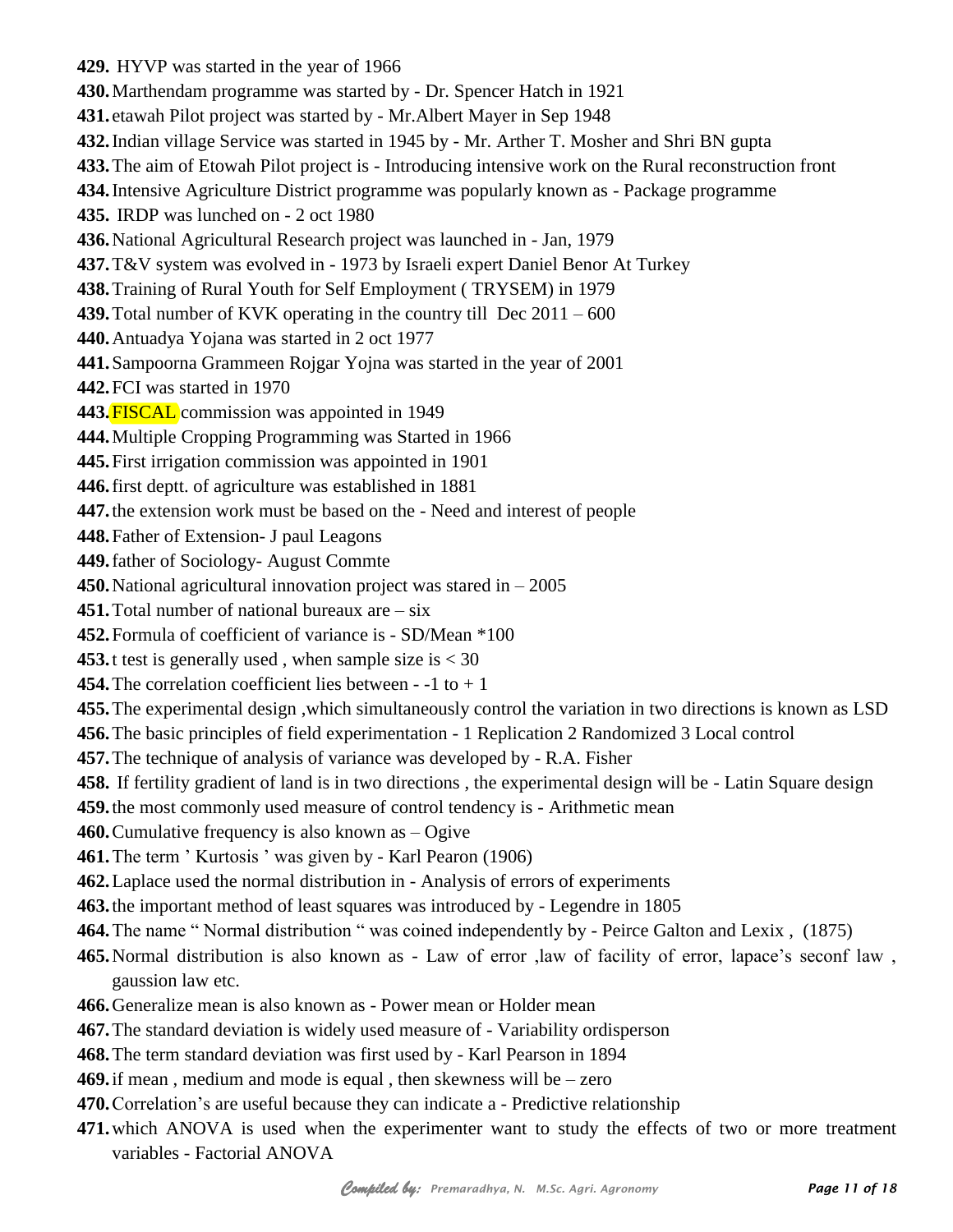- **472.**Which ANOVA is used when the subjects are subjects to repeated measures , in which the same subjects are used for each treatment - Two- Way Anova
- **473.**The completely randomized design is considered to be most useful in situation where
	- 1. The experimental units are homogeneous
	- 2. The experimental are small such as Laboratory experiments
	- 3. Some experimental units are likely to be destroyed
- **474.** In field experiments the commonly used design is RBD
- **475.** For chi-square test, the minimum sample size should be  $-50$
- **476.** Define biometry It deals with observation with living thing
- **477.** mean , median and mode are equal in normal distribution
- **478.** most frequent number in a data set , is known as mode
- **479.** the well-known example of skewed distribution is Personal wealth
- **480.** Harmonic mean is the Reciprocal of arithmetic mean
- **481.** the term z test is often used to refer specifically to the one sample location test
- **482.** t Test is a Parametric test
- **483.** the goodness of fit test is also known as kolmogorov smirnov test
- **484.** The number of independent pieces of information that go into the estimate of a parameter is called Degree of freedom
- **485.** The typical symbol for degree of freedom is d.f.
- **486.** F-test was coined by George W. Snedecor , in honour of sir Ronald A fisher
- **487.** The term " water harvesting " was first used by myors
- **488.**The force working with the attraction of water molecules toward each other is known as Cohesion
- **489.**The force working with the attraction of water molecules toward solid particles is known as Adhesion
- **490.**The water held tightly to the surface of soil particles by adsorption forces is known as Hygroscopic water
- **491.**Water held by force of surface as continuous film around soil particles and in capillary space is known as - capillary water
- **492.**Capillary water is held between tension of 31 and 1/3 atmosphere
- **493.**the movement of water from the surface into the soil is Called Infiltration
- **494.**The water moves freely in response to gravitational force and drain out of the soil is called as gravitational water
- **495.** the water between field capacity & permanent wilting point is called as Available water
- **496.** Drip irrigation concept was proposed by Simcha blass
- **497.** One ha. Cm of irrigation is equal to 100000 litters
- **498.** major source of irrigation in India is wells (52%)
- **499.** Which irrigation method is widely used in fruit orchard Bain method
- **500.** Intermittent on & off system used in irrigation method is
- **501.** the automatic method of surface irrigation is Coblegation
- **502.** leading state in drip irrigation in India is Maharashtra
- **503.** Soil moisture is measured by Tension meter
- **504.** Water requirement of irrigation wetland rice is about -1500MM
- **505.** total water requirement of sugarcane crop is 200-300 cm
- **506.** in saline soil , the method for irrigation used s flood method
- **507.** pF value was first introduced by- Schofield
- **508.** vertical movement of water in soil is known as Percolation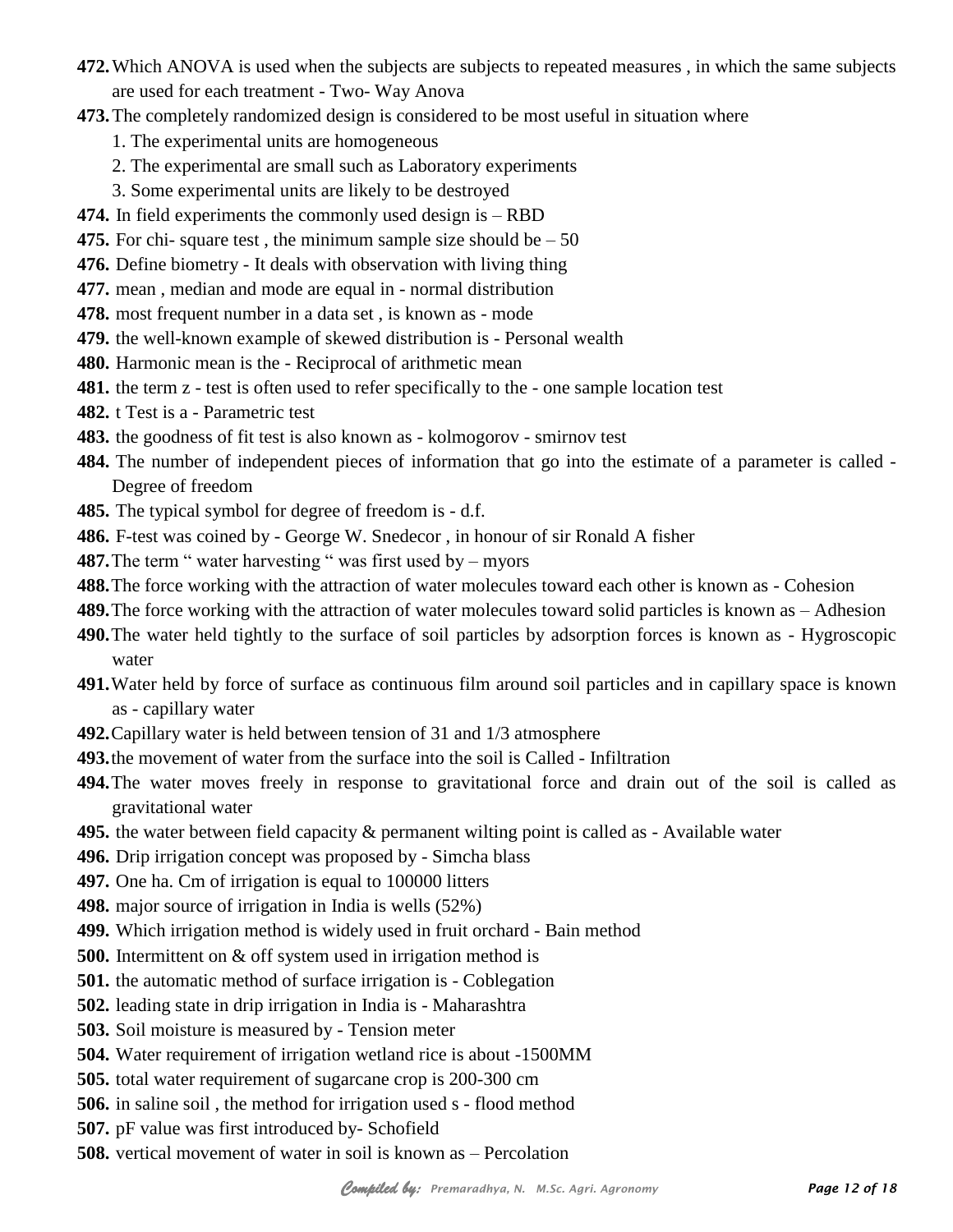- **509.** ET are measured by Lysimeter
- **510.** parsall flume is used for measurement of water Flow
- **511.** Sericulture is also known as -Silk Farming
- **512.** the rearing of silkworms for the production of raw silk is known as Sericulture
- **513.** How much silkworms are required to produce 1kg of silk 5500
- **514.** How much people are engaged in various sericulture activities in the country 60 lakh
- **515.** Central Sericulture research & Training Institute is situated at Mysore , Karnataka
- **516.** Sericulture has been practiced for at least 5000 years in china
- **517.** Apiculture is also known as bee keeping
- **518.** Apiculture word was taken from Latin world
- **519.** A location where bees are kept is called An Apiary
- **520.** A beekeeper is also known as Apiarist
- **521.** A beekeeper bee in order to Collect honey , bee wax, to pollinate crops , to produce bees for sale
- **522.** What is beekeeping I is maintenance of honey bee colonies , commonly in hives , by humans
- **523.** the two economically important products of bee keeping is Honey and wax
- **524.** average yield of Indian bee is 6-8 Kg /Cony / year
- **525.** The main freshwater fish are Cop and catfish
- **526.** the main brackish water fish are Hilsa and mullet
- **527.** central Institute of marine Fisheries Research was established Kochi , kerla
- **528.** The central inland fisheries Institute was established at Barrack pure (W.B)
- **529.** The central institute of fisheries technology was est. at Wwellindon Island near Kochi , Kerala
- **530.** Hydroponics' is also known as Soil less culture
- **531.** The Method of growing plants using minerals nutrients solutions , in water, without soil is called hydroponics
- **532.** In 1699 john Woodward published his water culture experiment with the crop of Spearmint
- **533.** Hydroponics traditionally known as solution culture
- **534.** First time who promoted that solution culture can be used for agriculture crop production Prof. William Frederich Gericks , University of California at Berkeley in 1929
- **535.** The term Aquaculture for hydroponics was used for the first time by Prof. William F.G.
- **536.** The Mutant Varity of rice is Jagannath
- **537.** The Pecursor of vitamin A is Bita carotene
- **538.** Azolla is a a uatic fern
- **539.** The Blur revolution in India was started during fifth five year plan (1970)
- **540.** Evergreen revolution is related to Sustainable crop Production
- **541.** Precision Farming is also known as Site specific management
- **542.** SRI technique Was developed in Madagascar
- **543.** The term synecology was given by Schroter & Kirchner (1902)
- **544.** Pusa Mukta is the cultivar of Cabbage
- **545.** World's super rice variety , which is suitable for saline / Alkaline soil conditions is –Lunishree
- **546.** NRCMAP is currently est. at- An and (Gujarat)
- **547.** IPR stands for intellectual Property Right
- **548.** Beaufort Scale is used t measure WIND pressure / strength
- **549.** What is dioeciously ? Those plants which contain on male and female flowers
- **550.** The element that play an important male and female protoplasm constituent is calcium
- **551.** Wheat is a C3 plant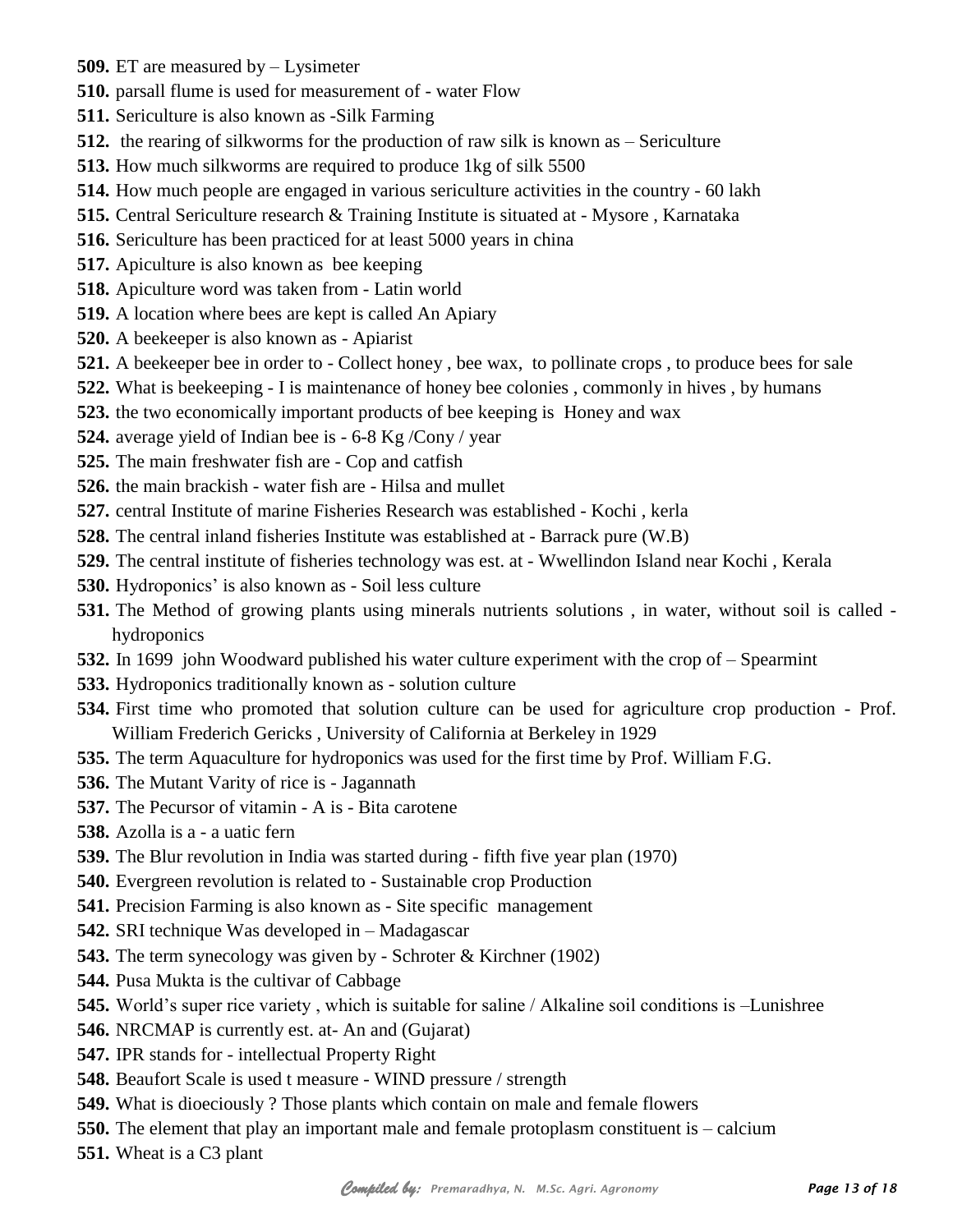**552.**The plant parasite nematode was first time reported by -Kanche **553.** Mean ,Median and Mode is equal in - Normal distribution **554.** The inflorescence of jowar is called – Panicle **555.** Gromer , SCU and CDU are the - Slow release fertilizers **556.** Low of tolerance was introduced by - SHELFORD **557.** End product of glycolysis is – Pyruvate **558.** define lithophytes - The plant grown is rock cervices are called lithophytes **559.** During glycolysis , the Net gain of ATP is - 2 **560.** Phosphorus is extracted by - Olsen method **561.** The correlation between price and demand of a commodity is –negative **562.** The limit of partial correlation coefficient is - -1 to +1 **563.** For reclamation of saline and Alkaline soils used are - Gypsum and Pyrite **564.** The term ecosystem was coined by - A.G.Tansley (1935) **565.** What is parthenocarpy - The development of fruit without fertilization **566.** The development of embryo without fertilization is called - Apomixes **567.** Relative humidity is measured by- Pshychrometer **568.** Father of Indian pale botany is - Birbal sahni **569.** The weed used for ornamental purpose is- Lantana Camaera **570.** The core component of chlorophyll is – Mg **571.** The soybean is sown at the depth of - 3 cm **572.** The most prominent soil of India is - Alluvial soil **573.** Chaisma is seen during - Diplotene sub - Phase **574.** The current method used for control of bollworm in cotton is - Bt. transgenic cotton produced **575.** Photo- Respiration occurs in – Chloroplast **576.** Water use efficiency is highest in which plants - CAM Plants **577.** Chromosomal theory of inheritance was proposed by- Sutton & Boveri **578.** The price fixed by govt. is called - minimum support price **579.** The present farming system of India has become - Market oriented **580.** Which chemical is mostly used for breaking tuber dormancy in potato-thiourea **581.** The term water harvesting was first time used by - Mayers **582.**The first commercial hybrid cotton of the world is - Hybrid -4 **583.** International Day for biological diversity - 22 May **584.** Measuring of heights one by – Clinometer **585.** The number of electrons for convertion of No3 to NH4-16 **586.** Bangalore is also known as Garden city **587.**origin of potato is from - Peru (S. America) **588.** Dormancy breaking hormone is – cytokinin **589.** the element involved in energy transfer and storage in plants is - Phosphorus **590.** Fruit ripening hormone is – Ethylene **591.** which is the antidote of insect poisoning -Atropine **592.** Minimum support price is formulated by- CACP(total 28 crops) **593.** Luxury consumption or maximum uptake nutrient is- K **594.** Crop canopy temperature is measured by - Infra red thermometer **595.** Secondary Plant nutrients are- Ca, Mg, & S **596.** hulling %age in rice is - 65 %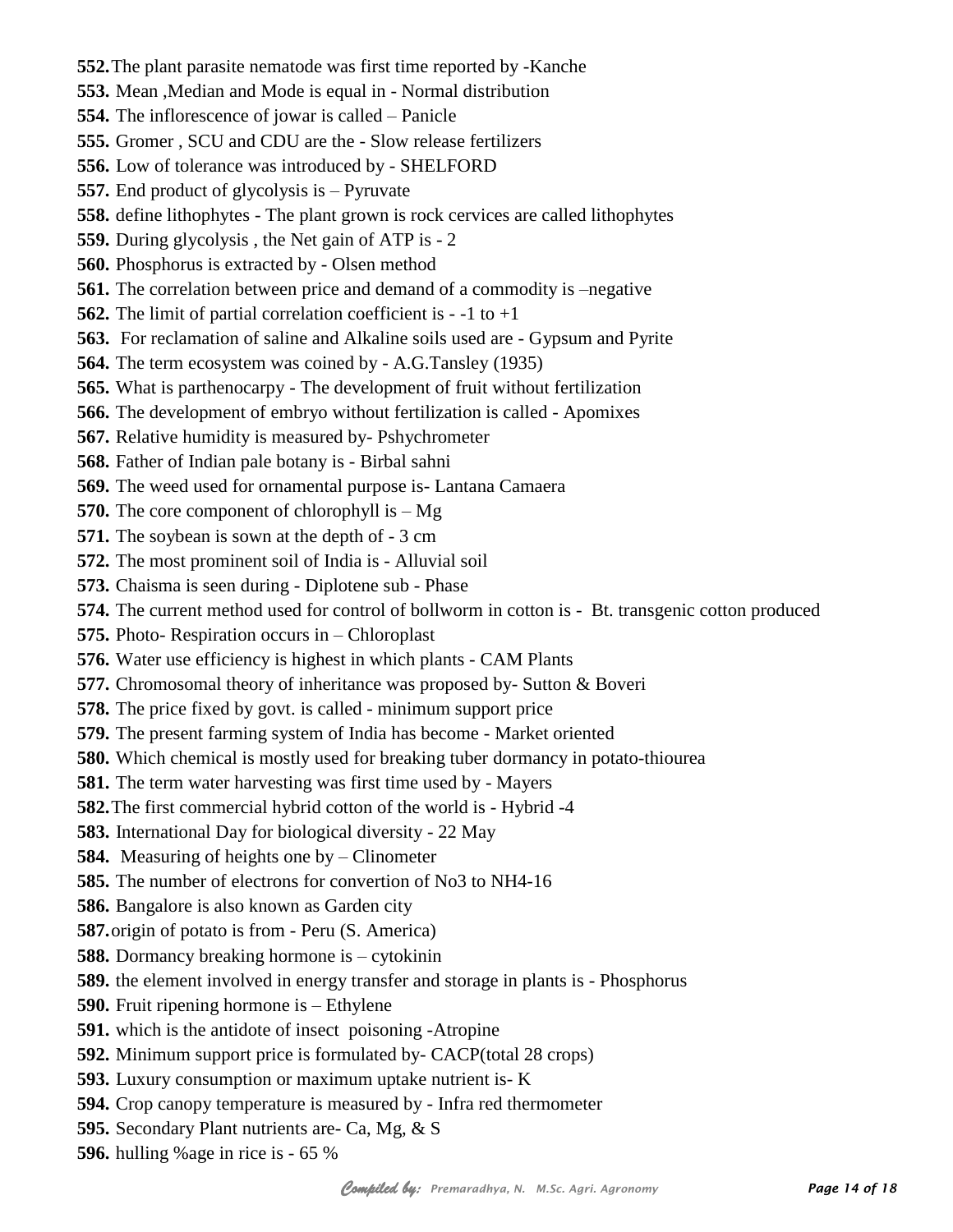**597.** First agriculture chemist of Imperial Agricultural Research Station was **598.**Which method of s.cane sowing prevents the lodging - Trench method **599.**Inflorescence of sugarcane is called – Arrow **600.**Shedding of plants part is due to - ABA hormone **601.**First hybrid in the world of red gram is -ICPH-8 **602.**The most preferable soil structure for agriculture is - Granular & Crumby **603.** Taxonomically organic soils are – Histosols **604.** Which soil is most suitable for dry land agriculture - Black soil **605.** First man made cereal is – Triticale **606.** Dead heart and white ear disease is related to – Rice **607.** IBPGR is situated at - Italy , Rome **608.** India's share in the fruit production in the world is 10 % **609.** What is relay cropping - The second crop sown before harvesting of first crop **610.** Measurement of sunlight intensity is expressed in - Lux units(old)/Einstein(new) **611.** In water logged arid gas found in abundant – Methane **612.** Curing process is related to the crop- Tobacco **613.** The book " nature & Properties of soil " is written by - N.C. Brady **614.** Chemical used for delinting of cottons -  $H_2$ So<sub>4</sub> **615.** Maximum N loss in rice crop is due to - Denitrifiaction **616.**Wind velocity can be measured by – Anemometer **617.**Queen of spices is – Cardamom **618.** buck wheat is called - Psedo cereal **619.** Very dangerous disease of s.cane is red rot **620.** World's staple food is - Rice **621.** Fibre of cotton contains – Cellulose **622.** Movement from higher concentration to lower concentrationn is known as - diffusion **623.** Gold of America is known as - Soybean **624.**Formula of Net Capital ratio is - Total assets /Total liabilities **625.** Theory of evolution was given by - charles Darwin **626.** Which Indian Scientist shared world food prize for miracle maize - Dr. Surinder K. Vasal **627.** ICAR day is celebrated on 16 July **628.** Light red carnation represent to – Admiration **629.** ANOVA table stands for analysis of - Variance **630.** Formula of harvest index is - Economical yield / Biological yield \* 100 **631.** RBI was est. in 1935 **632.** Who discovered vitamin – Funk **633.** Regur soil refers to - Black soil **634.** Biological active form of glucose is - D-form **635.** Lodging preventor is - CCC ( Cycocel) **636.** FAO was started in 1948 **637.** Which design is used when fertility gradient is in two direction – LSD **638.** International pest is Schistacerca gregaria **639.** Bhoodon movement was started in 1951 **640.** Cooperative movement was started by- F. Nicholus (1904)

**641.** Flared square symptoms are seen in cotton due to the - Spotted boll worm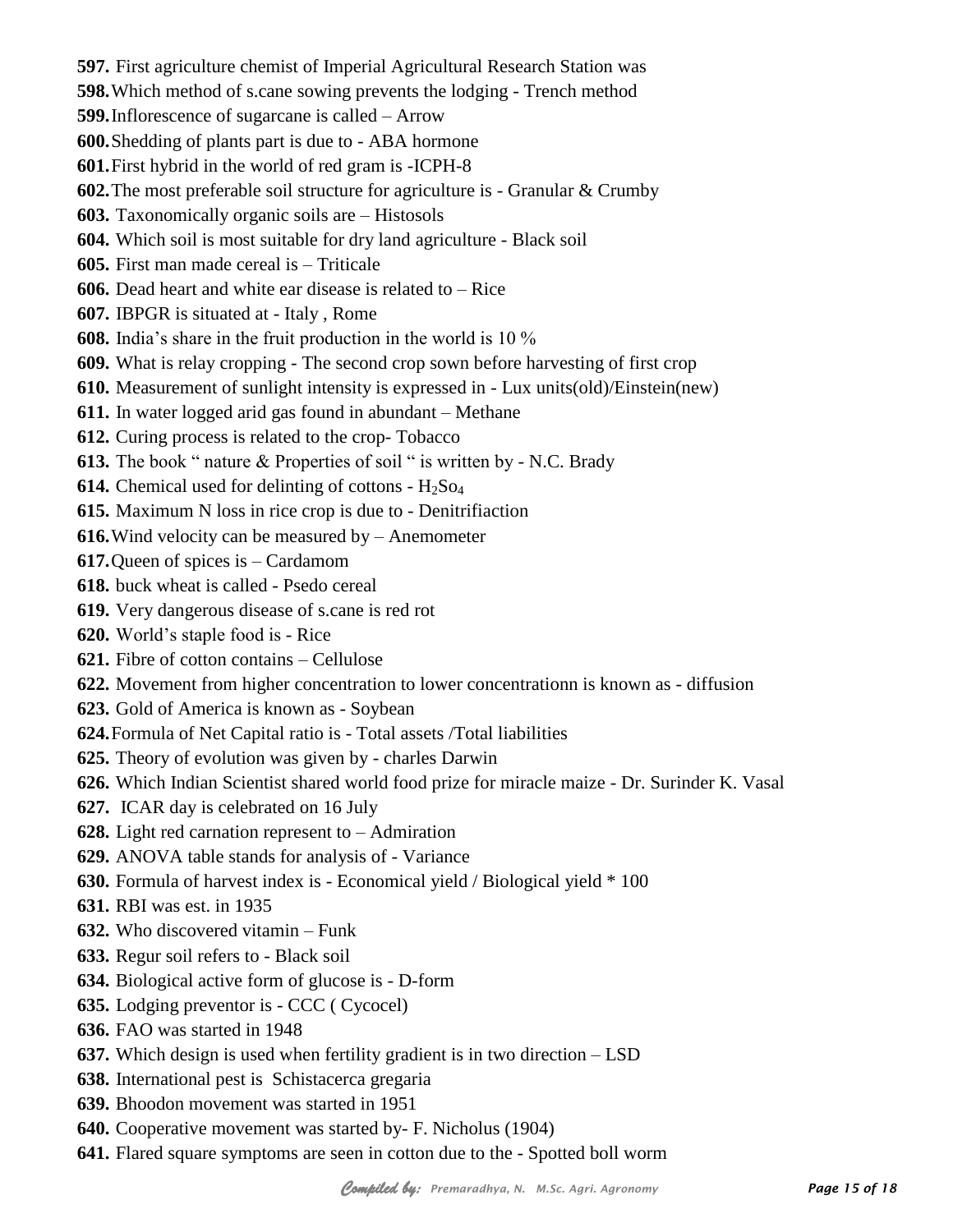**642.** CAN is a Neutral fertilizer **643.** Root promoting hormone is IBA **644.** Ooze test is done for detecting Bacteria **645.** First product of urea hydrolysis is - Ammonium Carbamate **646.** NABARD was set up on the recommendation of - Siva Raman committee ,Narsimhan Committee1982 **647.** The trade name of BHC is - Grammexone **648.**Who discovered mitocondria - C. Benda(1897) **649.** Bt cotton was discovered in - 1901 japan by Ishwata **650.** the term cytokinin was proposed by - - Letham ( 1963 ) **651.** Kinetin and zeatin are the - Cytokonins **652.** photosynthesis is an - Oxidation - Reduction process **653.** Largest importer of cut flower in the world is - Germany **654.** Gibberellin was discovered for the first time used by - - Kurosowa **655.** Water soluble vitamin is - Vitamin –C **656.** Greenhouse effect is also known is -- Global warming **657.** VAM act as a - Symbiotic association **658.** LEISA stand for - Less external input sustainable agriculture **659.** Blue Revaluation in India was started during - Fifth five year plan ( 1970 ) **660.** who discovered pH concept – Sorenson **661.** DRIS concept given by –Beaufils **662.** The term 'remote sensing ' was first used in – USA **663.** Acidity in gram leaves is due to - Malic acid / oxalic acid **664.** Photosynthetic rate is highest in c4 plant **665.** Lock and Key Model was proposed by - Fisher **666.** Anti - Sterility vitamin is - Vitamin E **667.** Double seed formation in cotton is due to - Pink bollworm **668.** Forest conservation act was made in – 1980 **669.** Netural parthenocarpy is found in – Banana **670.** the term vernalization was coined by - TD Lysenco **671.** Chemical relationship is done between two cells by-Plasmodesmata **672.** White revolution was accomplished by which scientist - V. Kurien **673.** How much time is needed for sterilization in autoclave - 15 minutes **674.** In which bacterial reproduction phase , virus is involved – Transduction **675.** First plant flower mandi was situated at- BANGLORE **676.** Regional Plant resource centre is situated at – Bhubaneswar **677.** Cultivation of crops in areas where the annual rainfall is less than 750 mm is called- Dry Farming **678.** Central soil salinity research institute is situated at -Karnal ( HR) **679.** What is the ideal location of greenhouse- North – South **680.** According to ICMR vegetable required per capita per day is - 300 gram **681.** Biggest tree of the world is - Baniyan tree **682.** Kisan call cente begun in the year 2004 **683.** Net cultivated area of India is – 143 **684.** Kisan divas is celebrated on 23 Dec. **685.** The share of agriculture in global warming is - Approx. 25 % **686.** Environment day is celebrated on - 5 th June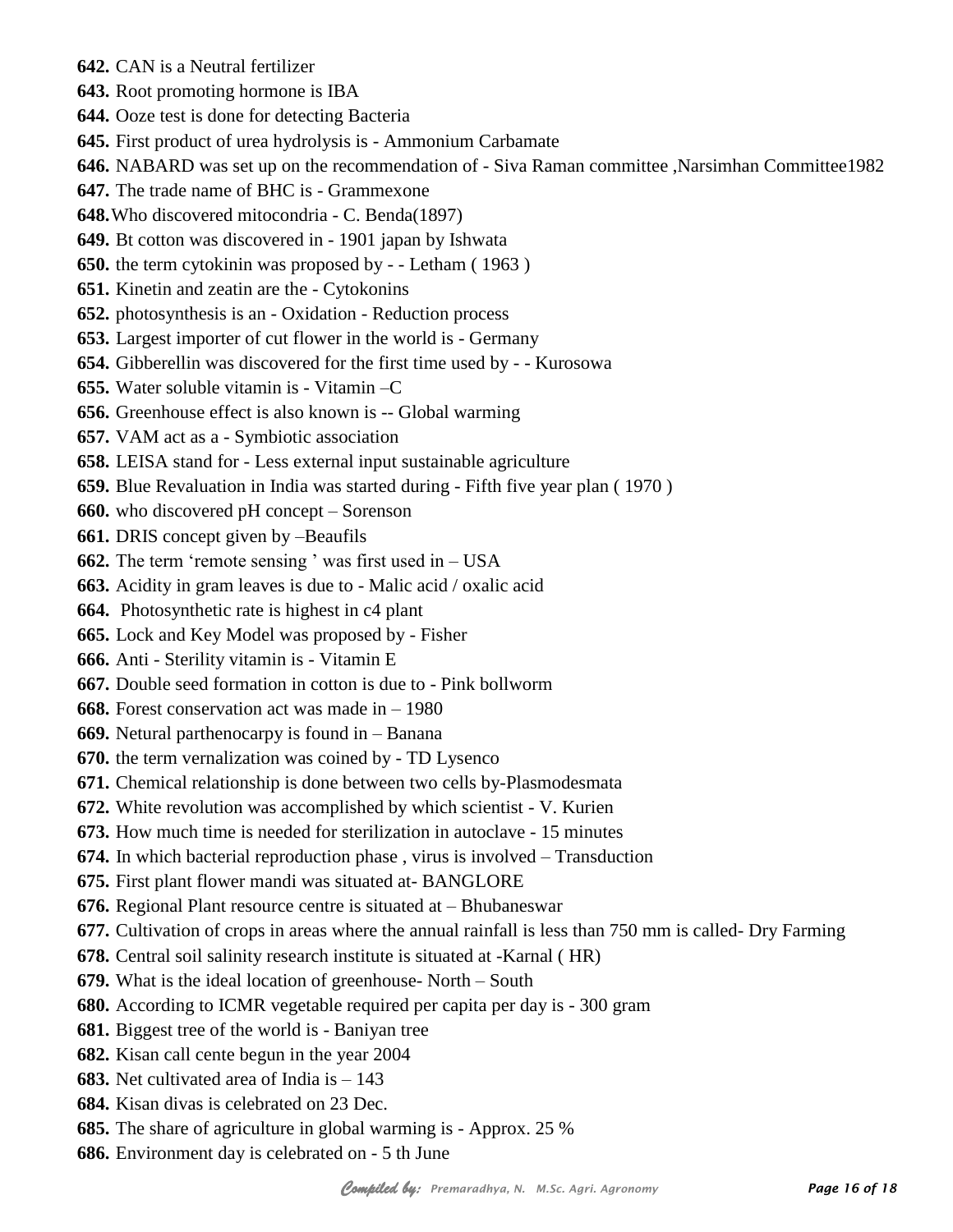- **687.** Which element is responsible for nodulation in legumes Phosphorous
- **688.** Fingerprinting is related to which crop Pineapple
- **689.** yellow vein mosaic virus disease is related to Bhindi
- **690.** Which clay Mineral is dominant in Black soil- Montmorillonite
- **691.** Sprouting in onion is controlled by the hormone of –MH
- **692.** Which chemical/ hormone is used for regular bearing in mango- Paclo butrozol (PP333)
- **693.** High yielding variety of wheat was developed by -Borlaug
- **694.** break down of clods , crusts and plant material by the impact of particles moved by wind in saltation is called as - Abrasion
- **695.** A soil with a pH value less than 7 hence having more hydrogen ions than hydroxyl ions in the soil solution is called as - Acid Soil
- **696.** The movement of ions and water into the plant root because of metabolic processes by the root, frequently against an electrochemical potential gradient is referred to as - Active absorption\
- **697.**The chemical in commercial product that is directly responsible for the herbicidal activity is called its Active ingredient
- **698.** the transfer of heat energy my means of horizontal mass motions through a medium is termed as Advection
- **699.** A technique in growing plants where in the plants derive their nutrients and eater from a mist of air and aqueous solution that comes in contact with the roots is called - Aerophonics
- **700.** A term proposed by Mc Gillchrist in 1965 , which is a measure of how much a relative yield increase in component a is greater than for component b is known as -Aggressively
- **701.** The removal of excess water known as free water or gravitational water from the surface of the farm land as to create favourable soil conditions for plants growth is called as - Agriculture drainage
- **702.** The growing of agricultural crops along with the forest crop is known as Agri- silviculture
- **703.** A land units defined in terms of major climate and growing period, which is climatically the homogenous response of a crop or a farming system is called as - Agro - climatic zone
- **704.** An alternative renewable fuel ,produced from vegetable oils or animal fats through a refinery recess called trans- esterification is called as - Bio - diesel
- **705.** in India , NRC for medicine and aromatic plants is located at Anand
- **706.** A branch of science , which deals with the stud of grasses , their classification , management and utilization is called - Agrostology
- **707.** The area that comprises of all the areas from which water flows out into a common river or water pool is called as-Catchment Area
- **708.** A branch of science, that studies the aspects of climate , which are relevant to the problems of agriculture is called - Agro- climatology
- **709.** A Medium , which resists change or a substance added to resist change in concentration of-r pH activity in a solution as called as - Buffer
- **710.** the crop which is grown as a substitute for the main crop that has failed on account of unfavourable condition is called as - Catch crop
- **711.** the ratio of total cropped area in different seasons to the total land area is known as Cropping intensity
- **712.** The branch of agriculture which deals with scientific crop production and management is Agronomy
- **713.** Cultivation of crops in Areas where rainfall is less than 750 MM per annum is known as dry farming
- **714.** the study of the inter relationship of living organisms with each other and with their environment in an agricultural system is called as - Agro- ecology
- **715.** The crops that are grown to break the continuity of the agro-ecological situation of the field under